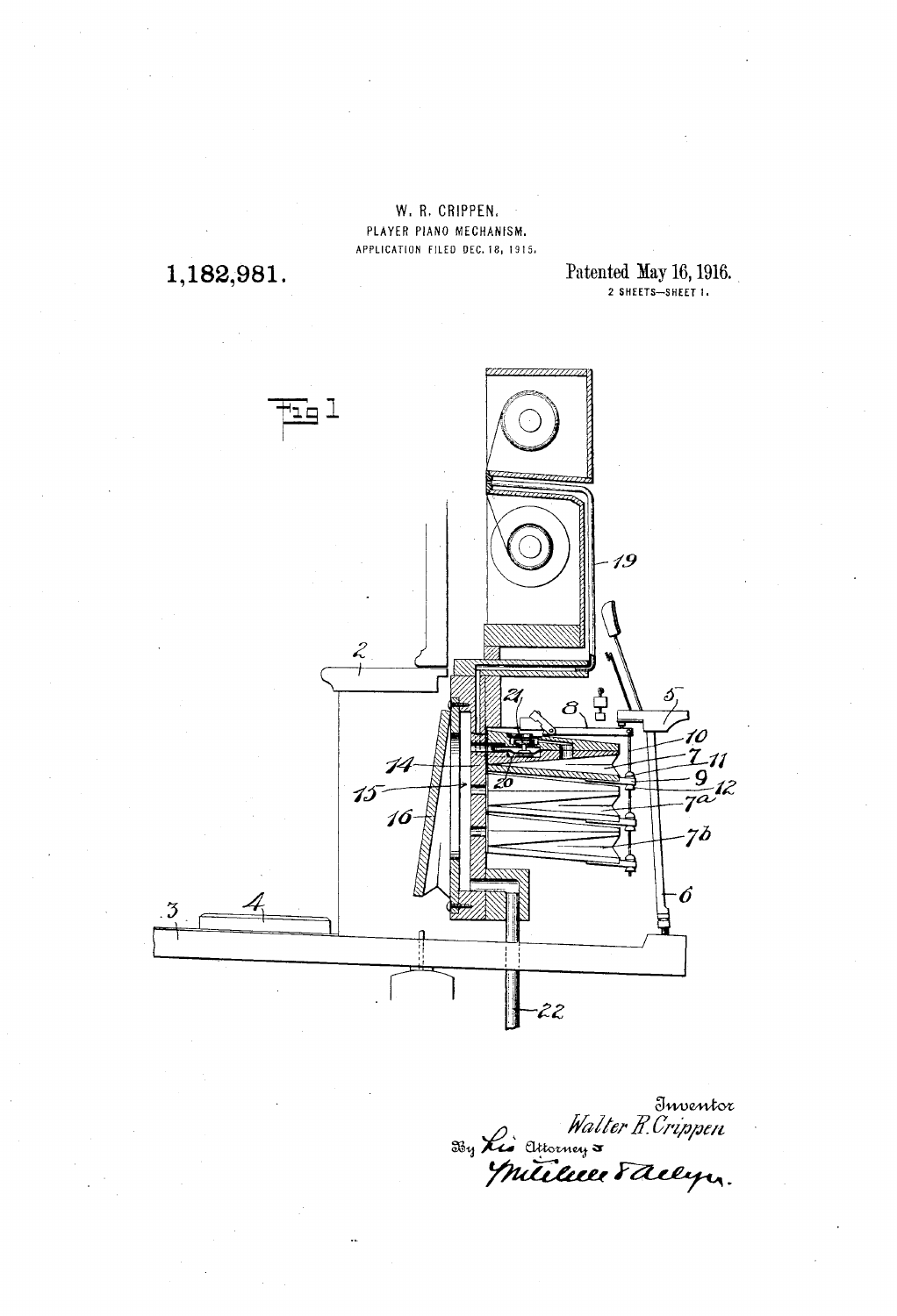W. R. CRIPPEN. PLAYER PIANO MECHANISM. APPLICATION FILED DEC. 18, 1915.

1,182,981.

Patented May 16, 1916.<br>2 SHEETS-SHEET 2.



Inventor<br>Walter R. Crippen<br>Huceliers Theleper.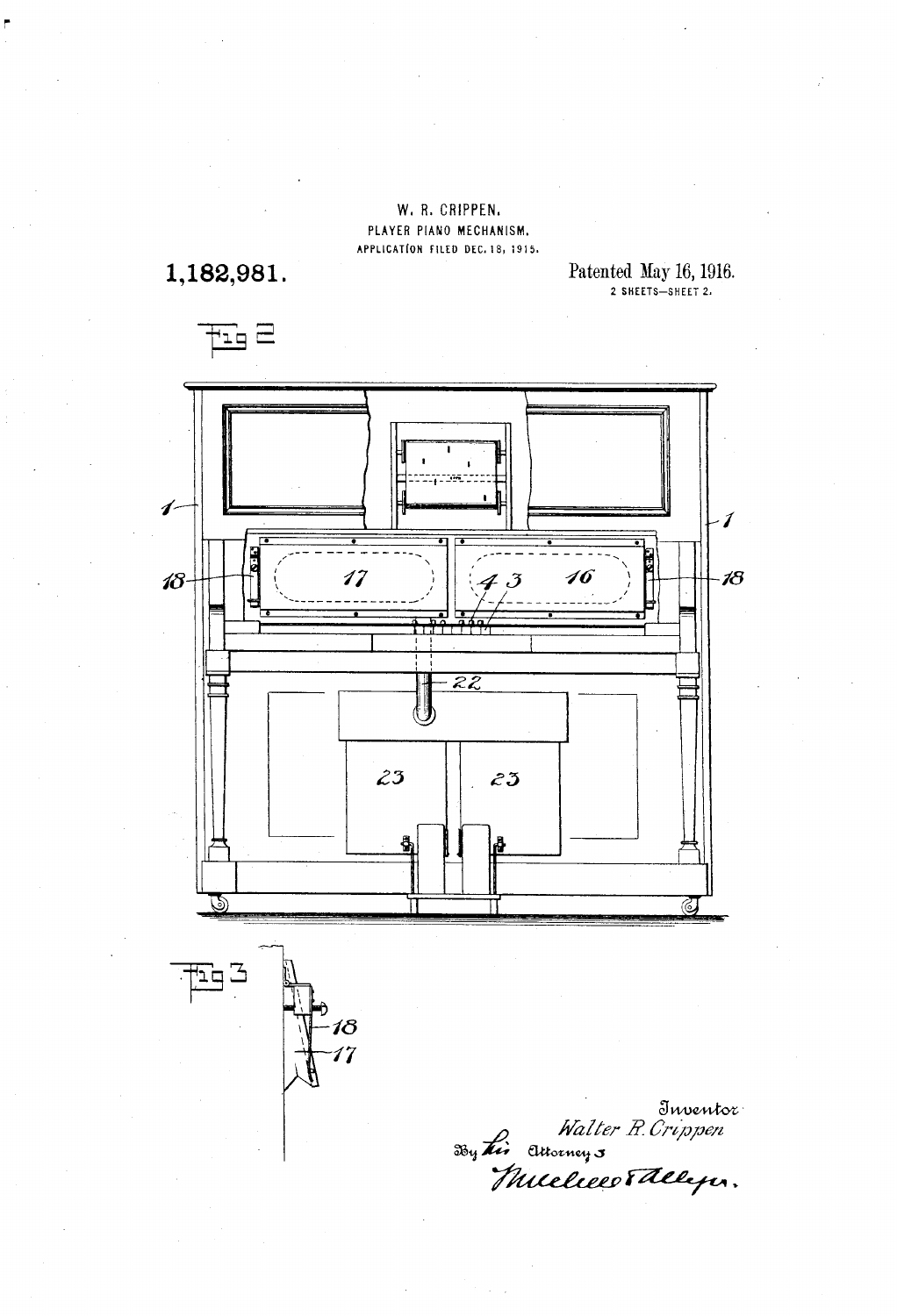# UNITED STATES PATENT OFFICE,

### WALTER R. CRIPPEN, OF NEW YORK, N. Y.

#### PLAYER-PIANO MECHANISM.

#### 1,182,981.

## Specification of Letters Patent. Patented May 16, 1916.

Application filed December 18, 1915. Serial No. 67,563.

To all whom it may concern:

Be it known that I, WALTER R. CRIPPEN,<br>a citizen of the United States of America,

residing at New York city, New York, have invented a new and useful Player-Piano Mechanism, of which the following is a specification. 5

My invention relates to improvements in player piano mechanism.

- 10 Among the main objects of the invention<br>are simplicity of construction, ease and ac-Among the main objects of the invention cessibility of parts, compactness and an increased sensitiveness of operation.
- In the present instance I am able to do 15 away with the ordinary so-called "storage reservoir," or "equalizing reservoir," substituting in lieu thereof means which serves the same purpose, and which further performs the function of tempering the action of the
- 20 striker pneumatics, so as to permit the 25 drawings, in which: highest degree of artistic rendition of music.<br>My invention will be best understood from a reading of the following description, and an examination of the accompanying drawings, in which:<br>drawings, in which:<br>Figure 1 is, in the main, a sectional view

Fig. 2 is a front elevation of a piano partly<br>30 broken away to show my invention. of part of a player piano and player piano<br>action, constructed to embody my invention.<br>Fig. 2 is a front elevation of a piano partly<br>broken away to show my invention.<br>My invention is applicable to either up-

35 upright type. right or grand pianos, but for convenience sake, I have shown the same in this particular instance associated with a piano of the

In the drawings, 1-1 represent the sides<br>of a piano case.<br>2 represents the usual shelf under which

40 cover the keys. is located the usual fall board arranged to

 $3-4$  are the usual keys for manual operation, whereby the piano may be operated<br>in the usual manner by hand. I have not<br>deemed it necessary to show herein the<br>strings and hammers, but I have shown a<br>portion of the hammer

- 45 strings and hammers, but I have shown a
- 50 55 the keys and to the rear of the fall board (not shown). In the drawings, the striker pneumatic 7 is designed to coöperate with  $7-\gamma^2$  and  $\gamma^6$  are striker pneumatics. In this instance, the striker pneumatics are preferably arranged in banks of three, extending across the front of the piano above<br>the keys and to the rear of the fall board

the particular wippen shown at 5. This cooperation is effected in any well known manner, as by a pivoted finger 8, connected at its free end with a lug 9 on the movable backnection is effected by means of a rod 10 which may have the usual adjusting buttons 11-12 thereon. The balance of the striker pneumatics, two of which are indicated at  $T^2$ , are connected in a similar manner 65<br>with their respective wippen engaging<br>fingers. board of the striker pneumatic 7. This con- 60

From the foregoing, it will be observed that the collapse of any one of the striker pneumatics will operate the hammer action by lifting the wippen element thereof. The striker pneumatics  $7-7^2$ , are mounted upon what I may term a channel board or  $f_1$ ixed back 14 of an action chest. The action pneumatics are directly associated, and the tension of air in said chest determines the effective striking power of the striker pneu-<br>matics when the interior of the striker pneu-<br>matics is put in communication with the in-<br>terior of the action chest. In this particu-<br>lar instance, one side wall of the actio movable backboards 16-17 of relatively large pneumatics or bellows, each of which is normally distended by means of a suitable adjustable spring 18. One of these springs is preferably adjusted to apply a 90 greater expanding force to its back board than the other, for the purpose hereinafter described. pneumatics will operate the hammer action 70 75 matics is put in communication with the in-80 form, the opposite side wall includes two 85

It will be observed that the interior of the last mentioned bellows is in direct and im 95 mediate communication with the channel board 14, upon which the pneumatics are mounted. Indeed, it may be said that the action chest is formed with one movable action chest is formed with one movable<br>side or wall. The action pneumatics  $7-10$ <br> $7^a$ - $7^b$ , are of course, normally expanded, as<br>shown, and may be collapsed in the usual shown, and may be collapsed in the usual manner and by the usual means. The moment of collapse of the striker pneumatics is controlled from a tracker board by a perforated note-sheet in the usual way. When a note-sheet in the usual way. When a mitted through a duct 19 into a pouch pneu-matic 20, which reverses a valve 21 which 00 105 normally stands in a position to cut off com- 110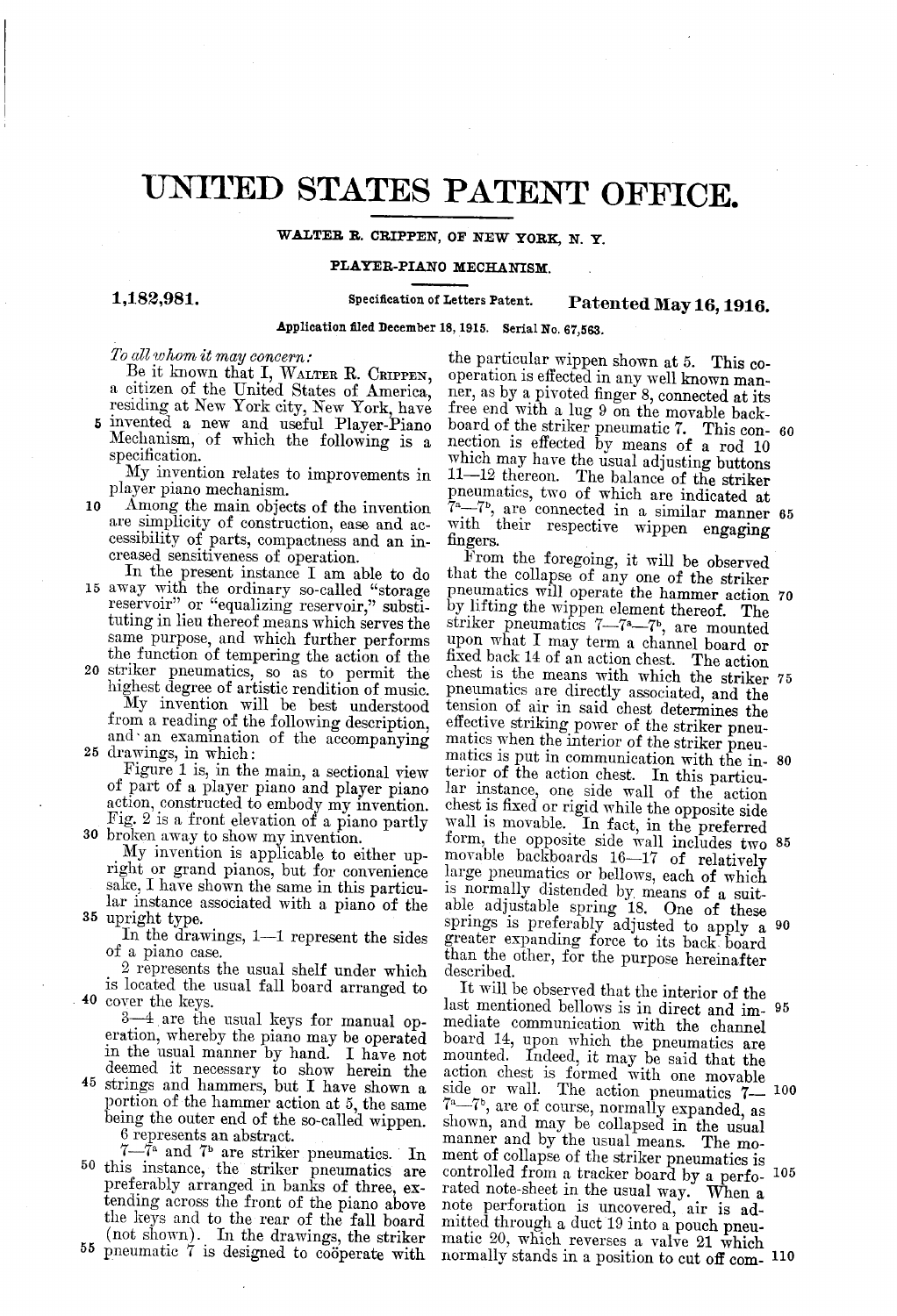munication from the interior of the action<br>chest to the interior of its respective striker

- pneumatic, and at the same time permits air,<br>at atmosphere, to enter said striker pneu-<br>5 matic, all as shown in section in Fig. 1. The<br>admission of air under the pouch pneumatic<br>20 and the reversing of the valve 21 shuts<br> pneumatic 7 in direct communication with<br>10 the vacuum in the aforesaid action chest, so
- the vacuum in the aforesaid action chest, so that the striker pneumatic 7 will be col lapsed. The vacuum in the action chest may be effected by any suitable exhauster, such as the usual foot pedal operated bel-
- 15 lows, indicated conventionally at 23-23. 22 represents the exhaust pipe which leads from the action chest down to the trunk of the pedal operated bellows or exhauster means.
- 20 When air is exhausted from the action<br>chest, it causes the movable wall or walls thereof to collapse to a greater or less extent against the tension of the springs 18.<br>The moment one of the striker pneumatics
- 25 is put in communication with the space The moment one of the striker pneumatics is put in communication with the space within the action chest, it will be collapsed with a force determined by the degree of vacuum. Within said action chest. I have
- found that by providing the action chest, 30 which is in immediate and direct communication with the striker pneumatics, with a movable side or wall, such as shown and
- 35 of the very close proximity of the collapsidescribed, said collapse of the strikers will be most advantageously effected by reason of the very close proximity of the collapsi-<br>ble and expansible action chest thereto. In this connnection, and at this time, I may state that while an action chest of this im-<br>proved and novel construction will guaran-
- $\frac{1}{40}$  tee the exceeding sensitiveness of operation of the action pneumatics required for the highest degree of musical interpretation, the said collapsible action chest will also absorb<br>the fluctuations or pulsations of the feeder
- 45 the fluctuations or pulsations of the feeder bellows thereby performing in addition to its main function the added function re ing the necessity of a separate equalizer.<br>Heretofore it has been common to employ an action chest with rigid walls and to em-
- 50 ploy an equalizer or a storage bellows in close proximity to the two foot operated feeder bellows. In such cases, the storage reservoir is connected by a long pipe to the action chest having rigid walls. By this old
- 55 arrangement, the storage reservoir is so far removed from the action pneumatics that it cannot effectively operate to control the op-
- 60 plurality of back boards such as indicated<br>at 16—17 for the yielding side wall of the<br>65 potion chest there being several advantages eration of the striker pneumatics. By my<br>arrangement, however, the striker pneu-<br>matics are placed under the most delicate<br>control at all times. I prefer to employ a
- action chest, there being several advantages

attained, for example, I am thereby enabled<br>to use a lighter board, which by reason of its lightness will more readily respond to slight<br>variations in tension. Again, by using a adjust one so that it will respond more readily to low tension, whereas the other may be controlled by a stiffer spring to take care of<br>the higher tensions. Again, by employing a<br>plurality of boards, I am enabled to cut 75 plurality of such boards, I am enabled to 70 down the degree of movement required of such boards because it is obvious that with a such boards because it is obvious that with a<br>single board it would have to have a rela-<br>tively greater motion to take care of both<br>high and low tension conditions, whereas t<br>by having a plurality of such boards of comparatively short stroke or movement, the one<br>adjusted to the lower tensions will operate<br>chiefly during the period when low tension<br>is on, while the other will operate chiefly<br>when higher tension is on. Of course, it<br>will the pulsations may be felt at the same time on both of the back boards, even though one difference in tension. By this arrangement, I am enabled to make the action chest more compact than otherwise would be possible, which, in many instances, is highly desirable. 80. 85. may be weaker than the other, owing to the 90 95

In the specific arrangement shown in the In the specific arrangement shown in the<br>drawings it will be observed that the equal-<br>izer means is so associated with the action<br>chest that the assembled device may be<br>properly termed a combined unitary ex-<br>pansible equal say, when constructed substantially as shown in the drawings, the action chest and equalizer are in effect one structural unit, equalizer are in effect one structural unit, my object being to so closely associate the striker pneumatics that friction is reduced<br>to a minimum, whereby, among other ad-The minimum of minimum compact and light equalizing means may be employed success-<br>intervalse fully. Obviously I contemplate that modifications may be made without departing from the spirit and scope of my invention.  $\boldsymbol{\sigma}$ 

What I claim is:

1. In a player piano, an action chest hav- $^{13.5}$ . ing one collapsible Wall, with means for nor mally distending the same, a plurality of action pneumatics in direct communication with the interior of said action chest, with pneumatics in communication with the interior of said action chest at will, with means for exhausting air from said action chest. note sheet controlled valves for putting said 120

for exhausting air from said action chest.<br>2. In a player piano, an action chest com-<br>prising one non-movable wall with a rela-<br>tively large bellows having a backboard con-<br>stituting a movable wall for said action<br>chest, m bellows, a series of striker pneumatics in di 2 rect communication with the interior of Said '86